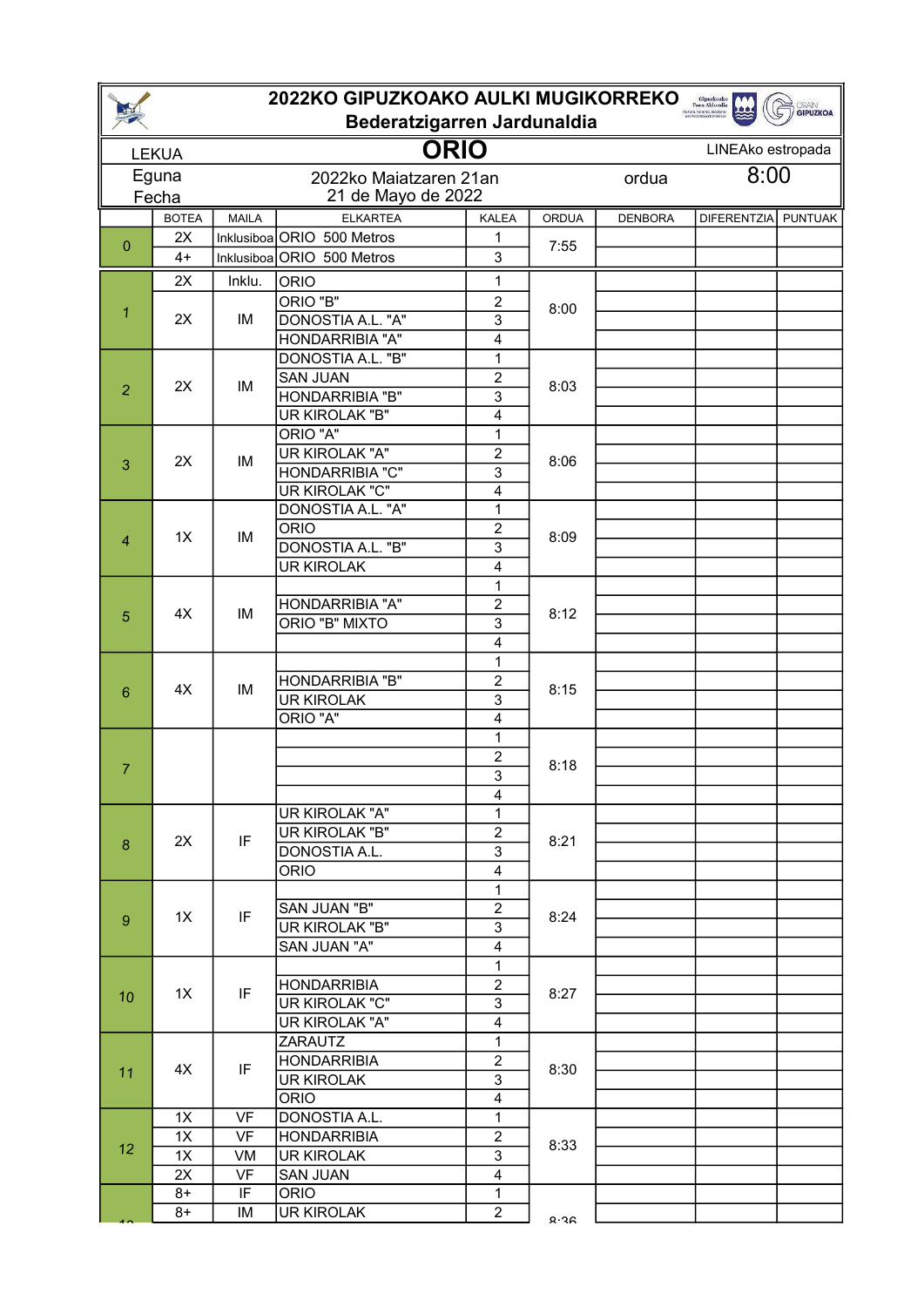| 13. | $8+$        | VM                       | SANTIAGOTARRAK                         | 3                       | ט.טט |  |  |
|-----|-------------|--------------------------|----------------------------------------|-------------------------|------|--|--|
|     | $4+$        | Inklu.                   | <b>ORIO</b>                            | 4                       |      |  |  |
|     | $2 -$       | CM                       | DONOSTIA A.L.                          | $\mathbf 1$             |      |  |  |
| 14  |             |                          | SANTIAGOTARRAK "A"                     | $\overline{c}$          |      |  |  |
|     | 4X          | JM                       | <b>ORIO</b>                            | 3                       | 8:50 |  |  |
|     |             |                          | SANTIAGOTARRAK "B"                     | $\overline{4}$          |      |  |  |
|     |             |                          | SANTIAGOTARRAK "B"                     | $\mathbf{1}$            |      |  |  |
|     |             |                          |                                        | $\boldsymbol{2}$        | 8:54 |  |  |
| 15  | 2X          | CM                       | ORIO "A"                               | 3                       |      |  |  |
|     |             |                          | SANTIAGOTARRAK "A"                     | $\overline{4}$          |      |  |  |
| 16  | $4 - 14 +$  | <b>CM</b>                | UR KIROLAK 4+                          | $\mathbf{1}$            | 8:58 |  |  |
|     |             |                          | DONOSTIA A.L. 4+                       | $\overline{2}$          |      |  |  |
|     |             |                          | HONDARRIBIA 4-                         | $\overline{3}$          |      |  |  |
|     |             |                          |                                        | $\overline{4}$          |      |  |  |
|     |             |                          | SANTIAGOTARRAK "A"                     | $\mathbf{1}$            |      |  |  |
|     | 1X          | ABM                      | <b>UR KIROLAK</b>                      | $\overline{c}$          | 9:02 |  |  |
| 17  |             |                          | <b>ORIO</b>                            | $\overline{3}$          |      |  |  |
|     |             |                          | SANTIAGOTARRAK "B"                     | $\overline{4}$          |      |  |  |
|     |             |                          | UR KIROLAK ABF                         | $\mathbf{1}$            |      |  |  |
| 18  | 4X          | JF                       | <b>HONDARRIBIA</b>                     | $\overline{c}$          | 9:06 |  |  |
|     |             |                          | <b>SAN JUAN</b>                        | $\overline{3}$          |      |  |  |
|     |             |                          | DONOSTIA A.L.                          | $\overline{\mathbf{4}}$ |      |  |  |
|     |             |                          | <b>HONDARRIBIA</b>                     | $\mathbf{1}$            |      |  |  |
| 19  | 2X          | <b>CF</b>                | SAN JUAN "B"                           | $\overline{c}$          | 9:10 |  |  |
|     |             |                          | SANTIAGOTARRAK "B"                     | $\overline{3}$          |      |  |  |
|     |             |                          | DONOSTIA A.L.                          | $\overline{4}$          |      |  |  |
|     |             |                          | <b>ORIO</b>                            | $\mathbf{1}$            |      |  |  |
| 20  | 2X          | <b>CF</b>                | SANTIAGOTARRAK "A"                     | $\overline{2}$          | 9:14 |  |  |
|     |             |                          | <b>UR KIROLAK</b>                      | 3                       |      |  |  |
|     |             |                          | SAN JUAN "A"                           | $\overline{4}$          |      |  |  |
|     |             |                          |                                        | $\mathbf{1}$            | 9:18 |  |  |
| 21  | 1X          | JF                       | <b>HONDARRIBIA</b>                     | $\overline{c}$          |      |  |  |
|     |             |                          | <b>ORIO</b>                            | $\overline{3}$          |      |  |  |
|     | 2X          | <b>CF</b>                | <b>ZARAUTZ</b>                         | $\overline{\mathbf{4}}$ |      |  |  |
|     | $2-$<br>2X  |                          | HONDARRIBIA "A"                        | $\mathbf{1}$            |      |  |  |
| 22  |             | JM                       | <b>UR KIROLAK</b>                      | $\overline{c}$          | 9:22 |  |  |
|     |             |                          | HONDARRIBIA "B"                        | 3                       |      |  |  |
|     |             |                          | <b>ORIO</b>                            | 4                       |      |  |  |
|     | 2X          | JM                       | HONDARRIBIA "B"                        | $\mathbf{1}$            |      |  |  |
| 23  |             |                          | SANTIAGOTARRAK                         | $\overline{c}$          | 9:26 |  |  |
|     |             |                          | HONDARRIBIA "A"                        | $\overline{3}$          |      |  |  |
|     |             |                          | <b>UR KIROLAK</b>                      | $\overline{\mathbf{4}}$ |      |  |  |
|     | 1X          | <b>ABF</b><br><b>ABF</b> | SANTIAGOTARRAK "A"                     | $\mathbf{1}$            | 9:30 |  |  |
| 24  |             |                          | SANTIAGOTARRAK "B"                     | $\overline{c}$          |      |  |  |
|     |             |                          |                                        | $\overline{3}$          |      |  |  |
|     |             |                          |                                        | $\overline{\mathbf{4}}$ |      |  |  |
| 25  | 1X          | <b>CM</b>                | HONDARRIBIA "B"                        | $\overline{1}$          | 9:34 |  |  |
|     |             |                          | <b>UR KIROLAK</b>                      | $\overline{c}$          |      |  |  |
|     |             |                          | HONDARRIBIA "A"                        | 3                       |      |  |  |
|     | 4-          | ABM                      | SANTIAGOTARRAK                         | $\overline{\mathbf{4}}$ |      |  |  |
| 26  |             |                          | UR KIROLAK "B"                         | $\mathbf{1}$            |      |  |  |
|     |             |                          |                                        | $\overline{c}$          | 9:38 |  |  |
|     |             |                          | DONOSTIA A.L.                          | 3                       |      |  |  |
|     |             |                          |                                        | $\overline{\mathbf{4}}$ |      |  |  |
|     | 4-          | <b>CF</b>                | <b>HONDARRIBIA</b>                     | $\mathbf 1$             |      |  |  |
| 27  | $4+$        |                          | <b>UR KIROLAK</b><br><b>UR KIROLAK</b> | $\overline{c}$<br>3     | 9:42 |  |  |
|     | $2 -$<br>2x | JF                       | HONDARRIBIA "C"                        | 4                       |      |  |  |
|     |             |                          |                                        |                         |      |  |  |